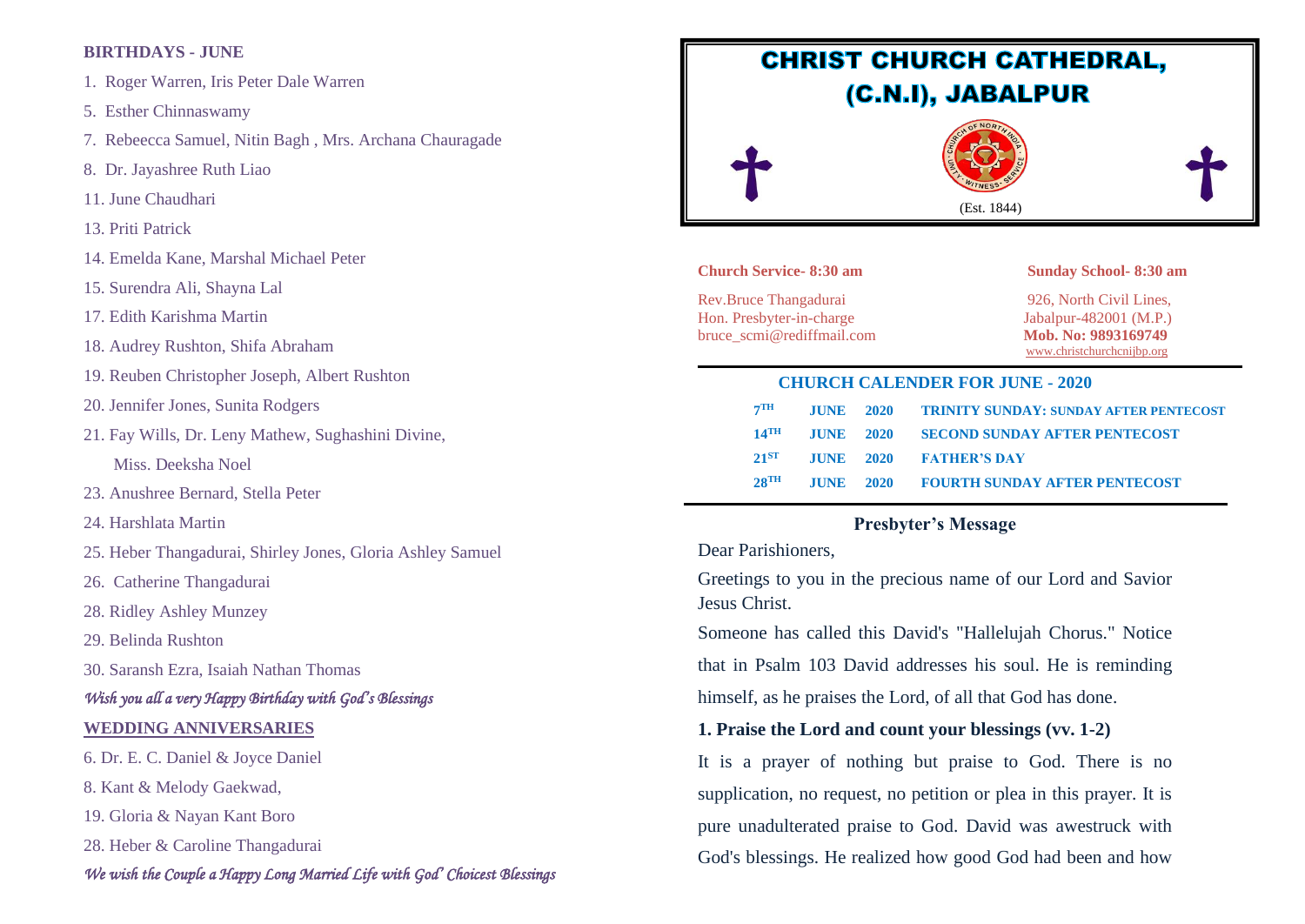undeserving he was of all these blessings. I can see David, full of emotion, passionate in all that he did, praising God with all his heart, even in difficult time .

David was serious about praising the Lord. It wasn't something he only did at the temple during religious ceremonies. It was part of his everyday experience. He was grateful to the Lord and he could not help but praise him.

## **2. Life in relationship with God is whole and healthy (v. 3)**

One of the names of the devil is the accuser of the brethren. In Job we see him going before God to accuse Job. We have every reason to believe that he goes before God even now to accuse us.

The Bible calls him the adversary, the enemy. But we also have an Advocate. We have one who goes to the Father on our behalf. We have Jesus Christ the righteous. When the old devil accuses us, our Advocate, Jesus, raises His nail-pierced hand and says, we see no stain of sin on anyone, because they are mine. I have bought them with a price and their sins, though they were like scarlet, they have been washed white as snow. They belong to me.

Verse 3b - says who heals all your diseases - remember that David is addressing his soul. So what kind of healing is he speaking of here?

If we are to do justice to the interpretation of this passage, we cannot simply assign to it any meaning we would like. We must understand it in its proper grammatical context. He is talking to his soul, telling it that God heals all the diseases of the soul, sin being chief among them. Does the soul have diseases? Indeed it does. Fear, doubt, depression, anger, lust, hate jealously, pride, greed . . . the list goes on and on. These soul diseases can all be traced back to our fallen nature and the effects of sin. But God can give permanent healing to the soul.

### **3. Life in relationship with God is meaningful (vv. 4-5)**

Look at verse 4. Because He forgives our sins, because He gives us relationship, because He heals our souls diseases, then we see that life is meaningful.

This verse can be rendered, "He keeps your life from going to waste."

How many people waste the years of their lives on things that, in the long run, really don't count? They spend their days in pursuit of the temporal passing things, and wake up one day, empty, tired and feeling like there is no use going on. In fact, they end up feeling betrayed because the things they worked so hard to obtain failed to bring them the satisfaction for which they longed.

The world does not offer any hope for meaningful living. Money, material, power, position, things, won't do it.

God gives His people purpose in living. He gives us meaning. He keeps our lives from going to waste. Our lives are lived with eternal purpose. All lives not lived in Christ are only a shell of what they are intended to be. This is one of the benefits of knowing God, our lives count; they are not lived in vain. They have eternal significance. This is one of the things David is praising the Lord for.